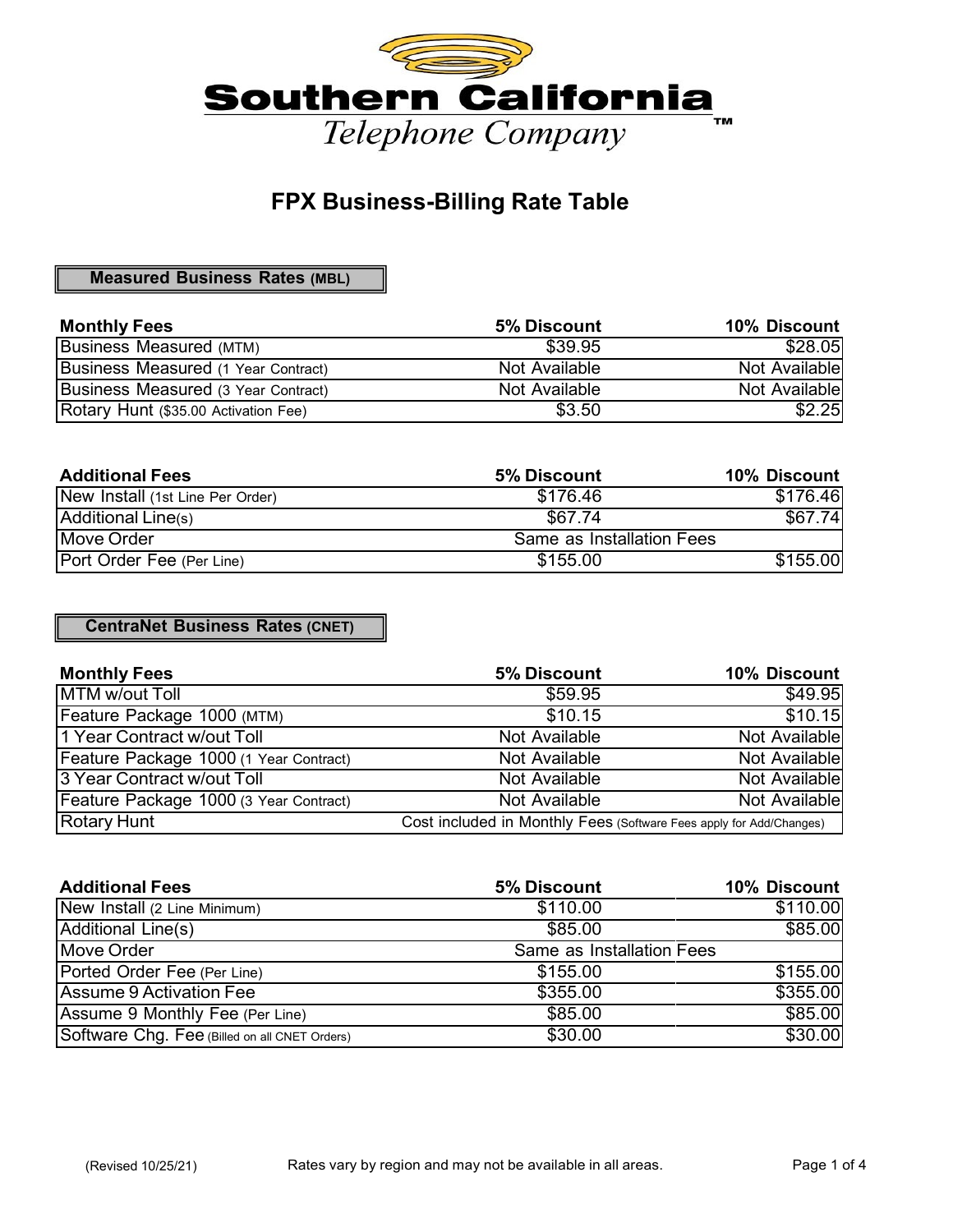**CustoPak Business Lines (CPAK)**

| <b>Monthly Fees</b>        | 5% Discount                                                         | 10% Discount  |
|----------------------------|---------------------------------------------------------------------|---------------|
| CustoPak (M M)             | \$59.95                                                             | Not Available |
| CustoPak (3 Year Contract) | Not Available                                                       | Not Available |
| <b>Rotary Hunt</b>         | Cost included in Monthly Fees (Software Fees apply for Add/Changes) |               |

| <b>Additional Fees</b>                        | 5% Discount               | 10% Discount   |
|-----------------------------------------------|---------------------------|----------------|
| New Install (2 Line Minimum)                  | \$110.00                  | Not Available  |
| Additional Line(s)                            | \$85.00                   | Not Available  |
| <b>Move Order</b>                             | Same as Installation Fees | Not Availablel |
| Ported Order Fee (Per Line)                   | \$155.00                  | Not Available  |
| Software Chg. Fee (Billed on all CPAK Orders) | \$30.00                   | Not Available  |

## **Remote Call Forwarding Rates (RCF)**

| <b>Monthly Fees</b>                  | <b>5% Discount</b> | 10% Discount  |
|--------------------------------------|--------------------|---------------|
| Remote Call Forwarding (Per Pathway) | Not Available      | Not Available |
| Enhanced Call Forwarding*            | Not Available      | Not Available |

\*ECF Rate is rate above plus cost of a Measured Business Line, cost determined by customer contract.

| <b>Additional Fees</b>        | 5% Discount   | 10% Discount  |
|-------------------------------|---------------|---------------|
| <b>RCF</b> Installation       | Not Available | Not Available |
| <b>Re-Point of RCF Number</b> | Not Available | Not Available |

#### **PBX Trunk Measured Service**

| <b>Monthly Fees</b>                | <b>5% Discount</b> | 10% Discount          |
|------------------------------------|--------------------|-----------------------|
| <b>PBX Trunk (MTM)</b>             | Not Available      | Not Available         |
| <b>PBX Trunk</b> (1 Year Contract) | Not Available      | Not Available         |
| <b>PBX Trunk</b> (3 Year Contract) | Not Available      | <b>Not Availablel</b> |

**Voicemail**

| <b>Monthly Fees</b>                   | <b>Activation Fee Our Price</b> |                             |
|---------------------------------------|---------------------------------|-----------------------------|
| One VM Box w/out Hunting              | \$24.95                         | \$15.95                     |
| One VM Box w/ Hunting                 | \$24.95                         | \$24.95                     |
| Up to 4 VM Boxes w/ or w/ out Hunting | \$24.95                         | $$24.95$ (Not Avail on UNE) |
| Additional VM Boxes (Over 4)          | \$24.95                         | $$24.95$ (Not Avail on UNE) |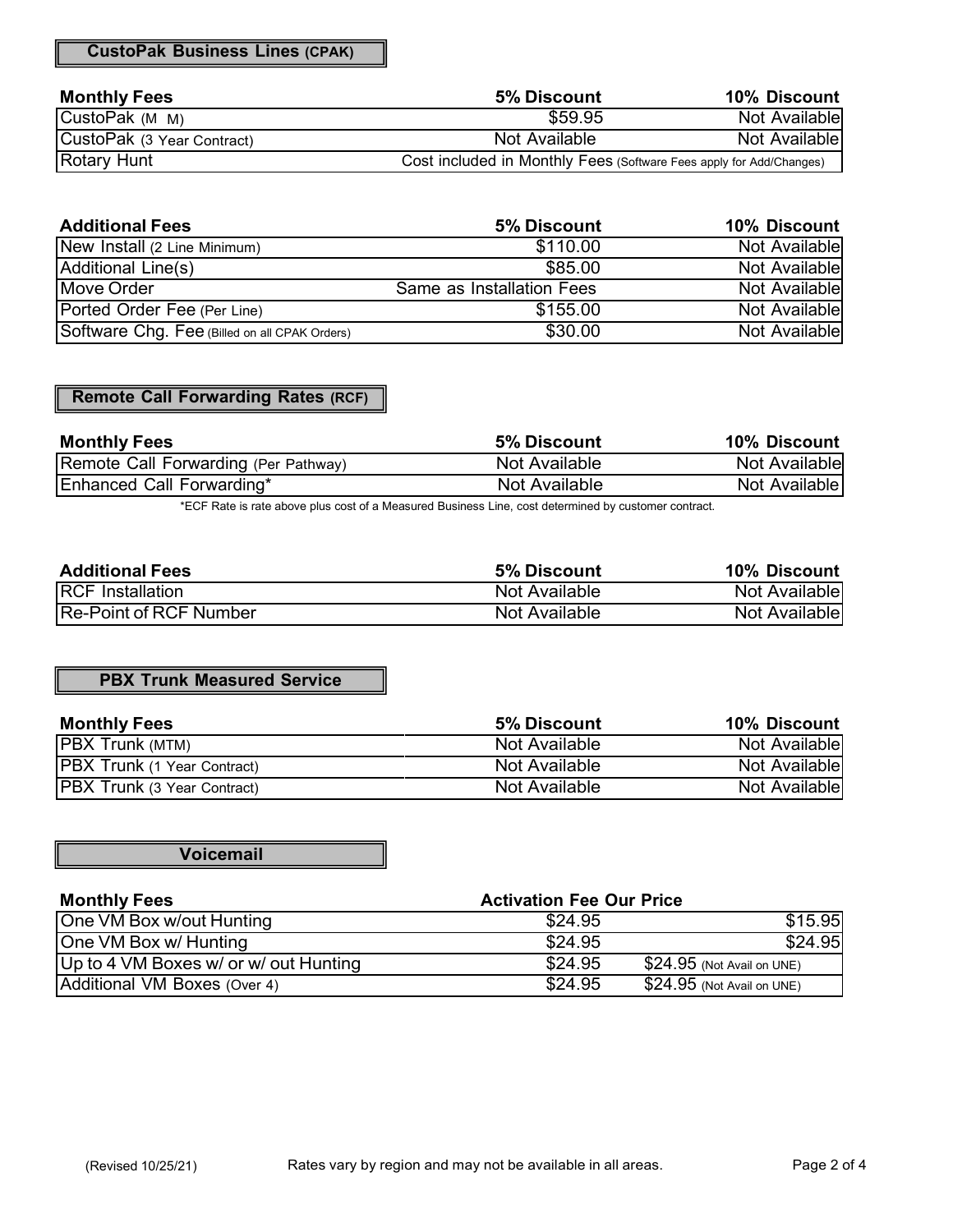#### **Options**

| Standard Toll-Free Number                     | Not Available |
|-----------------------------------------------|---------------|
| Tailored Toll-Free Number (Specific State/AC) | Not Available |
| 800 National Directory Listing                | Not Available |

## **Additional Fees**

| Vanity<br><b>Request</b><br>oll-Free           | Available<br>Not |
|------------------------------------------------|------------------|
| <b>Toll-Free</b><br><b>Repoint</b><br>. Number | Available<br>Not |

**Blocks**

| <b>Monthly Fees</b>                         | 5% Discount | 10% Discount |
|---------------------------------------------|-------------|--------------|
| Caller ID Block                             | No Charge   | No Charge    |
| <b>Caller ID Selective Block</b>            | No Charge   | No Charge    |
| <b>BNA Restriction (Collect Call Block)</b> | \$2.00      | No Charge    |
| <b>D/A Connect Block</b>                    | No Charge   | No Charge    |
| <b>International Call Block</b>             | No Charge   | No Charge    |
| 700/900/976 Block                           | No Charge   | No Charge    |
| *66/*69/3-Way Block                         | No Charge   | No Charge    |
| <b>Long Distance Restriction Code</b>       | \$5.00      | \$5.00       |

**Listings**

| <b>Monthly Fees</b>                       | <b>5% Discount</b> | 10% Discount |
|-------------------------------------------|--------------------|--------------|
| Non-Published Number                      | \$3.75             | \$3.60       |
| Non-Listed Number (411 Only)              | \$3.50             | \$3.36       |
| Additional Listing                        | \$5.95             | \$5.70       |
| Add Listing/Change Listing (One Time Fee) | \$60.00            | \$60.00      |

**Taxes**

## **Types of Taxes**

| <b>FCC Subscriber Line Charge</b> | \$9.91 (Per Line) |
|-----------------------------------|-------------------|
| <b>FED Primary Carrier Charge</b> | \$4.95 (Per Line) |
| <b>ILEC Service Fee</b>           | \$5.25 (Per Line) |